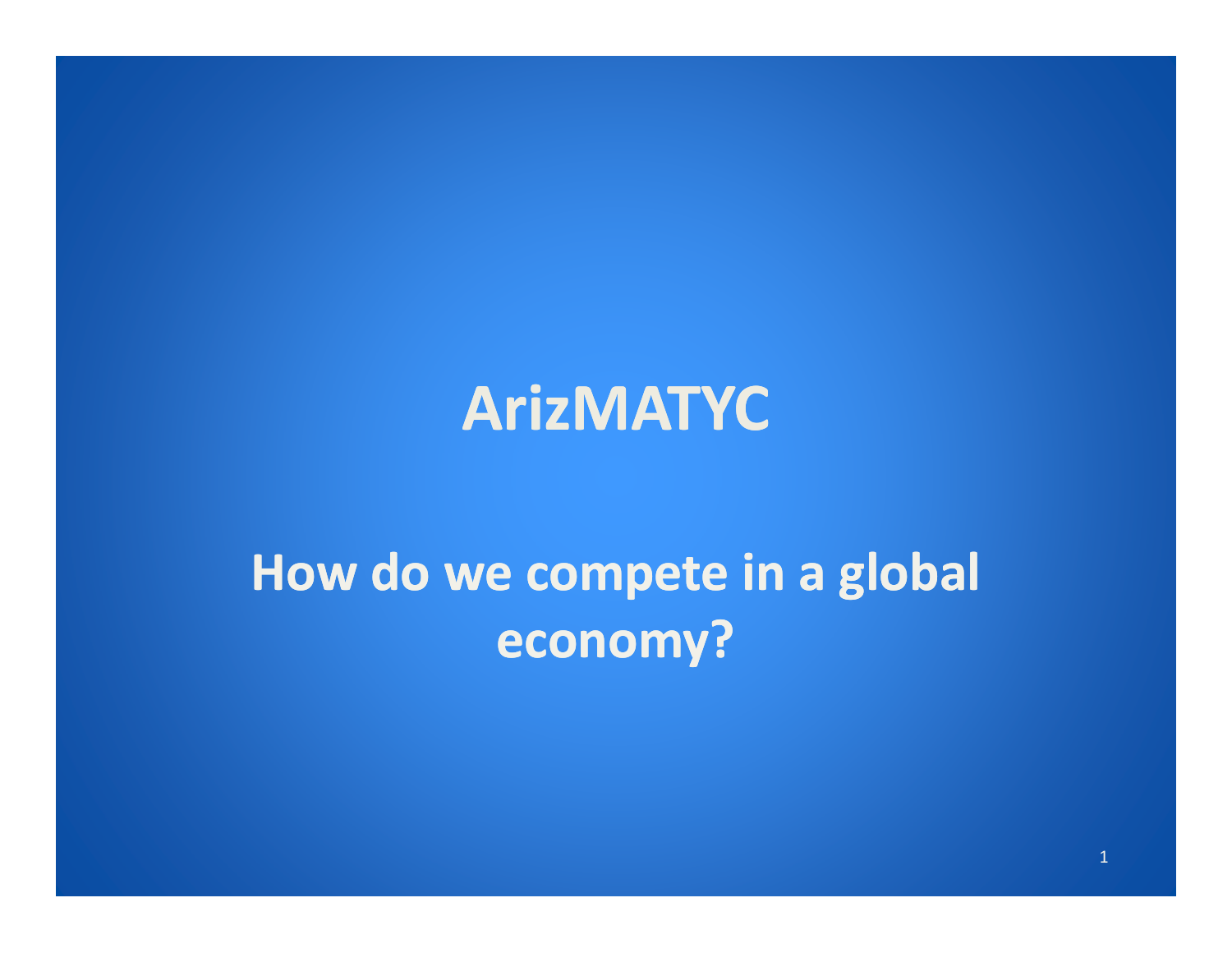# **U.S. lags behind in advanced math scores Friday, November 19th, 2010 | By** Dana Edwards

**The U.S. ranks 31st among industrialized nations in advanced math scores, making its scores comparable to Latvia, ltaly** and Spain, according to a **November study conducted by <sup>a</sup> team of Stanford and Munich researchers.**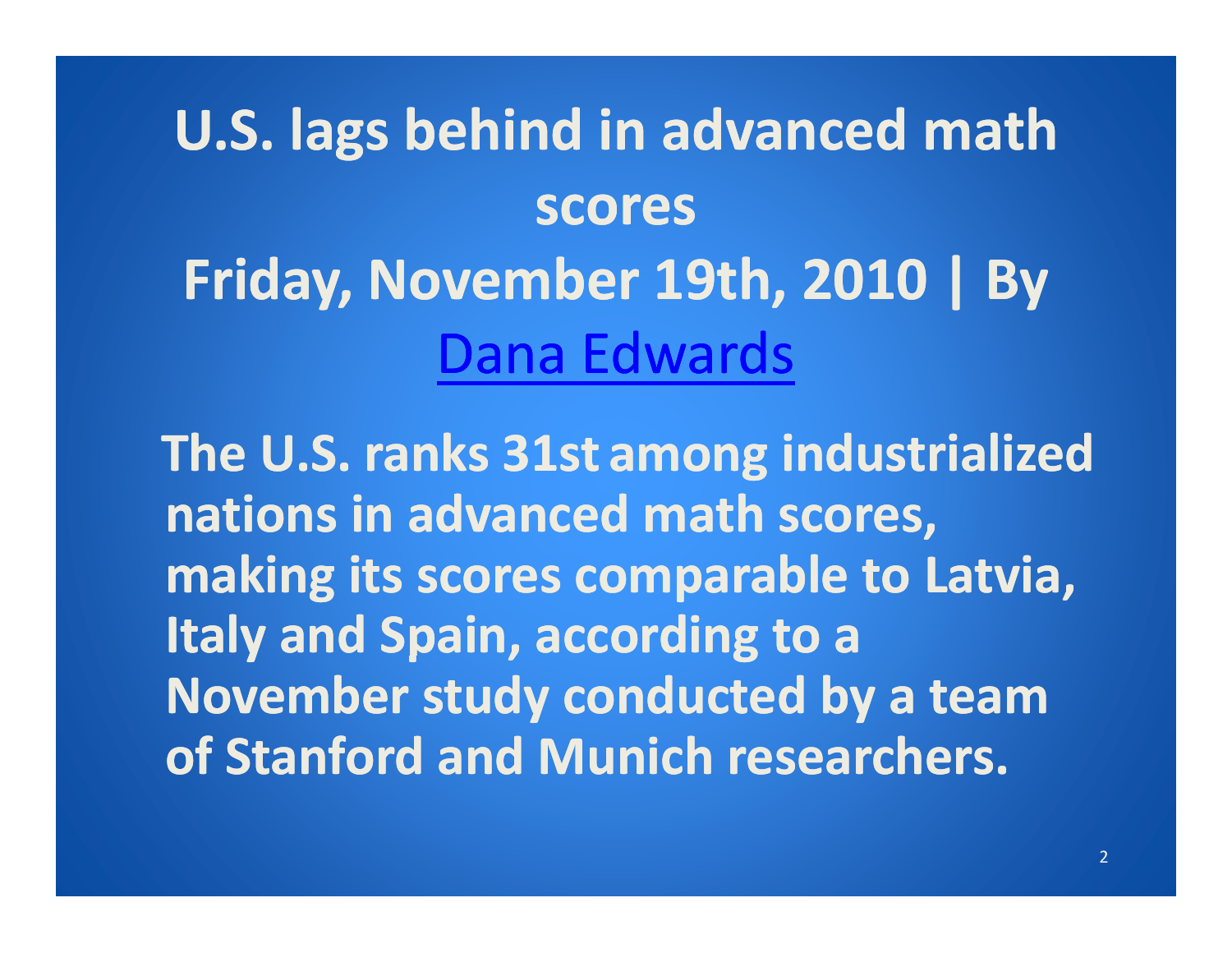**In the U S. ., 6 04. percent of the report's subjects were classified "advanced," meaning they scored at least 617.1 on the Program for International Student Assessment (PISA) test. Taiwan, Hong Kong, Korea and Finland led the pack at more than 20 percent, and 12 other nations more than doubled America s America's percentage.**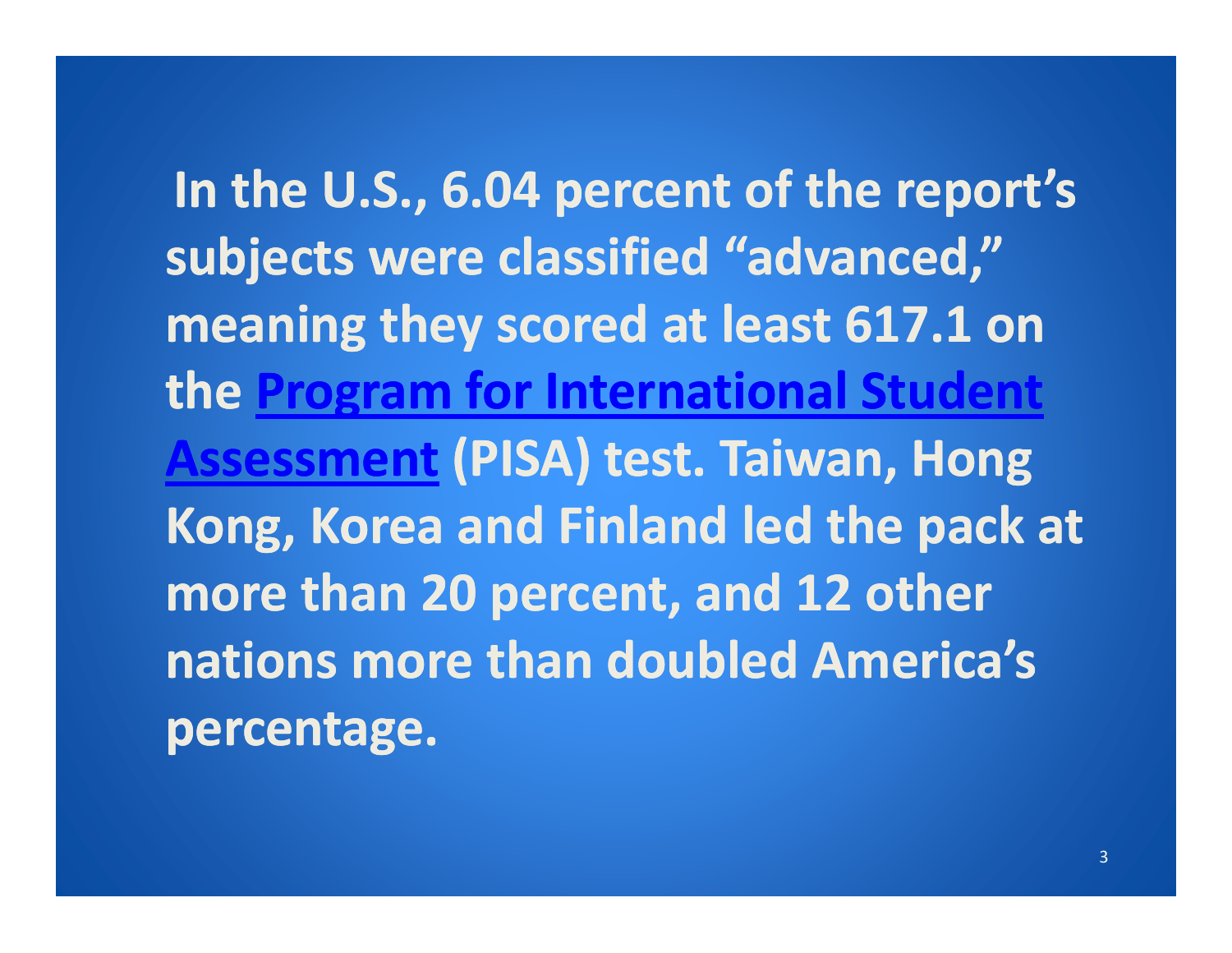## **Shanghai Owns the International PISA Science Math Test By** *Arthur Hu* **December 10, <sup>2010</sup>**

**Education Week came up with the usual "OMG America stinks" international test ranking, with U.S. Secretary of Education Arne Duncan stating the "results, to be brutally honest, show that a host of developed nations are out‐educating us … Americans need to wake up to this educational reality."**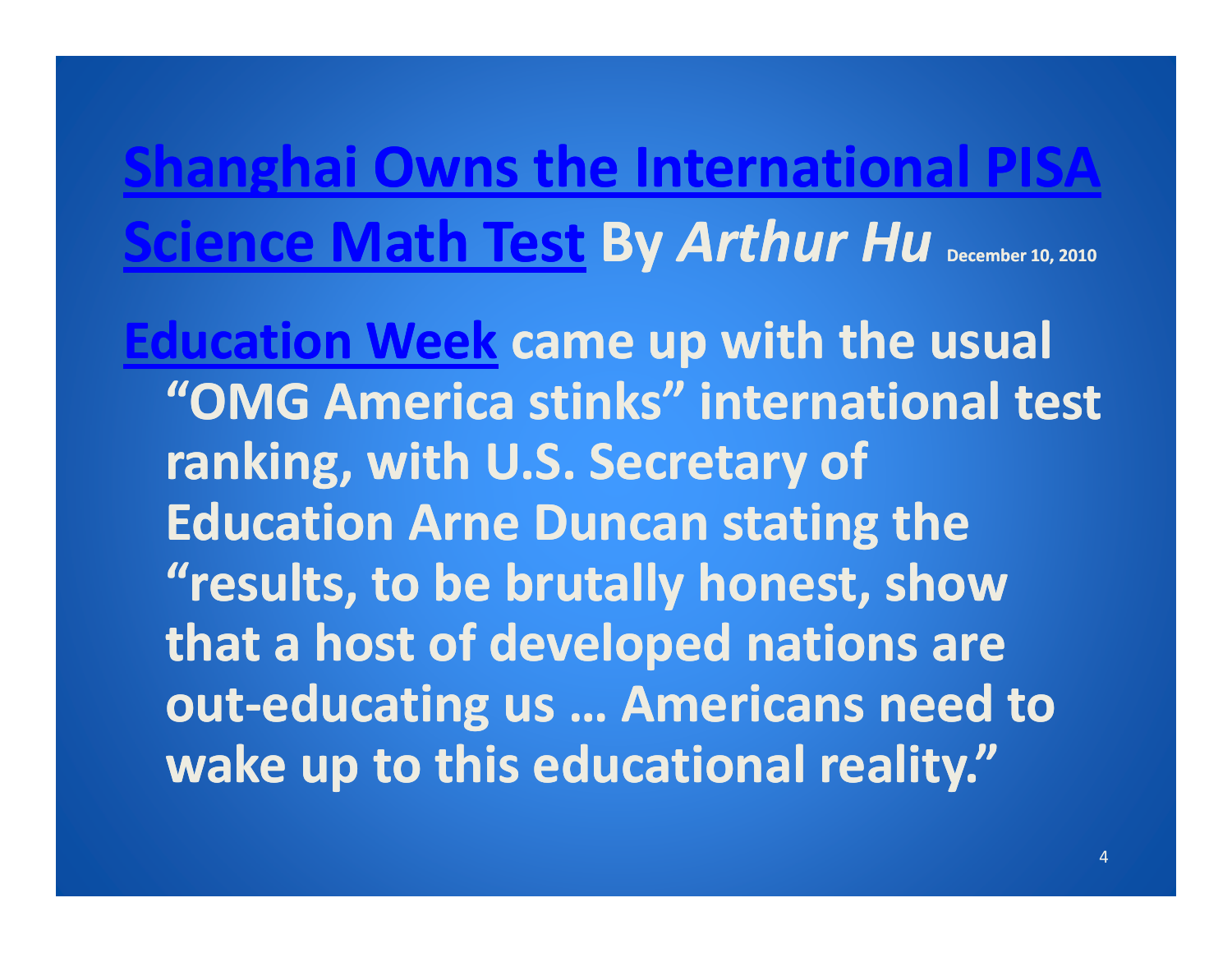| $\bullet$ | <b>Math scores ranked</b> |     |                | $\bullet$ | Portugal               | 487 | 33 |
|-----------|---------------------------|-----|----------------|-----------|------------------------|-----|----|
| $\bullet$ | Shanghai-China            | 600 | $\mathbf{1}$   | $\bullet$ | Spain                  | 483 | 34 |
| $\bullet$ | <b>Singapore</b>          | 562 | $\overline{2}$ | $\bullet$ | <b>Italy</b>           | 483 | 35 |
| $\bullet$ | <b>Hong Kong-China</b>    | 555 | 3              | $\bullet$ | Latvia                 | 482 | 36 |
| $\bullet$ | Korea, Republic           | 546 | $\overline{4}$ | $\bullet$ | Lithuania              | 477 | 37 |
| $\bullet$ | <b>Chinese Taipei</b>     | 543 | 5              | $\bullet$ | <b>Russian Fed</b>     | 468 | 38 |
| $\bullet$ | <b>Finland</b>            | 541 | 6              | $\bullet$ | Greece                 | 466 | 39 |
| $\bullet$ | Liechtenstein             | 536 | $\overline{7}$ | $\bullet$ | Croatia                | 460 | 40 |
| $\bullet$ | Switzerland               | 534 | 8              | $\bullet$ | <b>Dubai-UAE</b>       | 453 | 41 |
| $\bullet$ | Japan                     | 529 | 9              | $\bullet$ | <b>Israel</b>          | 447 | 42 |
| $\bullet$ | Canada                    | 527 | 10             | $\bullet$ | <b>Turkey</b>          | 445 | 43 |
| $\bullet$ | <b>Netherlands</b>        | 526 | 11             | $\bullet$ | Serbia,                | 442 | 44 |
| $\bullet$ | Macao-China               | 525 | 12             | $\bullet$ | Azerbaijan             | 431 | 45 |
| $\bullet$ | <b>New Zealand</b>        | 519 | 13             | $\bullet$ | <b>Bulgaria</b>        | 428 | 46 |
| $\bullet$ | <b>Belgium</b>            | 515 | 14             | $\bullet$ | Romania                | 427 | 47 |
| $\bullet$ | <b>Australia</b>          | 514 | 15             | $\bullet$ | <b>Uruguay</b>         | 427 | 48 |
| $\bullet$ | Germany                   | 513 | 16             | $\bullet$ | Chile                  | 421 | 49 |
| $\bullet$ | <b>Estonia</b>            | 512 | 17             | $\bullet$ | <b>Mexico</b>          | 419 | 50 |
| $\bullet$ | Iceland                   | 507 | 18             | $\bullet$ | <b>Thailand</b>        | 419 | 51 |
| $\bullet$ | <b>Denmark</b>            | 503 | 19             | $\bullet$ | <b>Trinidad Tobago</b> | 414 | 52 |
| $\bullet$ | Slovenia                  | 501 | 20             | $\bullet$ | <b>Kazakhstan</b>      | 405 | 53 |
| $\bullet$ | <b>Norway</b>             | 498 | 21             | $\bullet$ | Montenego              | 403 | 54 |
| $\bullet$ | <b>France</b>             | 497 | 22             | $\bullet$ | Argentina              | 388 | 55 |
| $\bullet$ | <b>Slovak Republic</b>    | 497 | 23             | $\bullet$ | Jordan                 | 387 | 56 |
| $\bullet$ | <b>Austria</b>            | 496 | 24             | $\bullet$ | <b>Brazil</b>          | 386 | 57 |
| $\bullet$ | Poland                    | 495 | 25             | $\bullet$ | Colombia               | 381 | 58 |
| $\bullet$ | Sweden                    | 494 | 26             | $\bullet$ | <b>Albania</b>         | 377 | 59 |
| $\bullet$ | <b>Czech Republic</b>     | 493 | 27             | $\bullet$ | <b>Tunisia</b>         | 371 | 60 |
| $\bullet$ | <b>United Kingdom</b>     | 492 | 28             | $\bullet$ | Indonesia              | 371 | 61 |
| $\bullet$ | <b>Hungary</b>            | 490 | 29             | $\bullet$ | Qatar                  | 368 | 62 |
| $\bullet$ | Luxembourg                | 489 | 30             | $\bullet$ | Peru                   | 365 | 63 |
| $\bullet$ | <b>United States</b>      | 487 | 31             | $\bullet$ | Panama                 | 360 | 64 |
| $\bullet$ | Ireland                   | 487 | 32             | $\bullet$ | <b>Kyrgyz Republic</b> | 331 | 65 |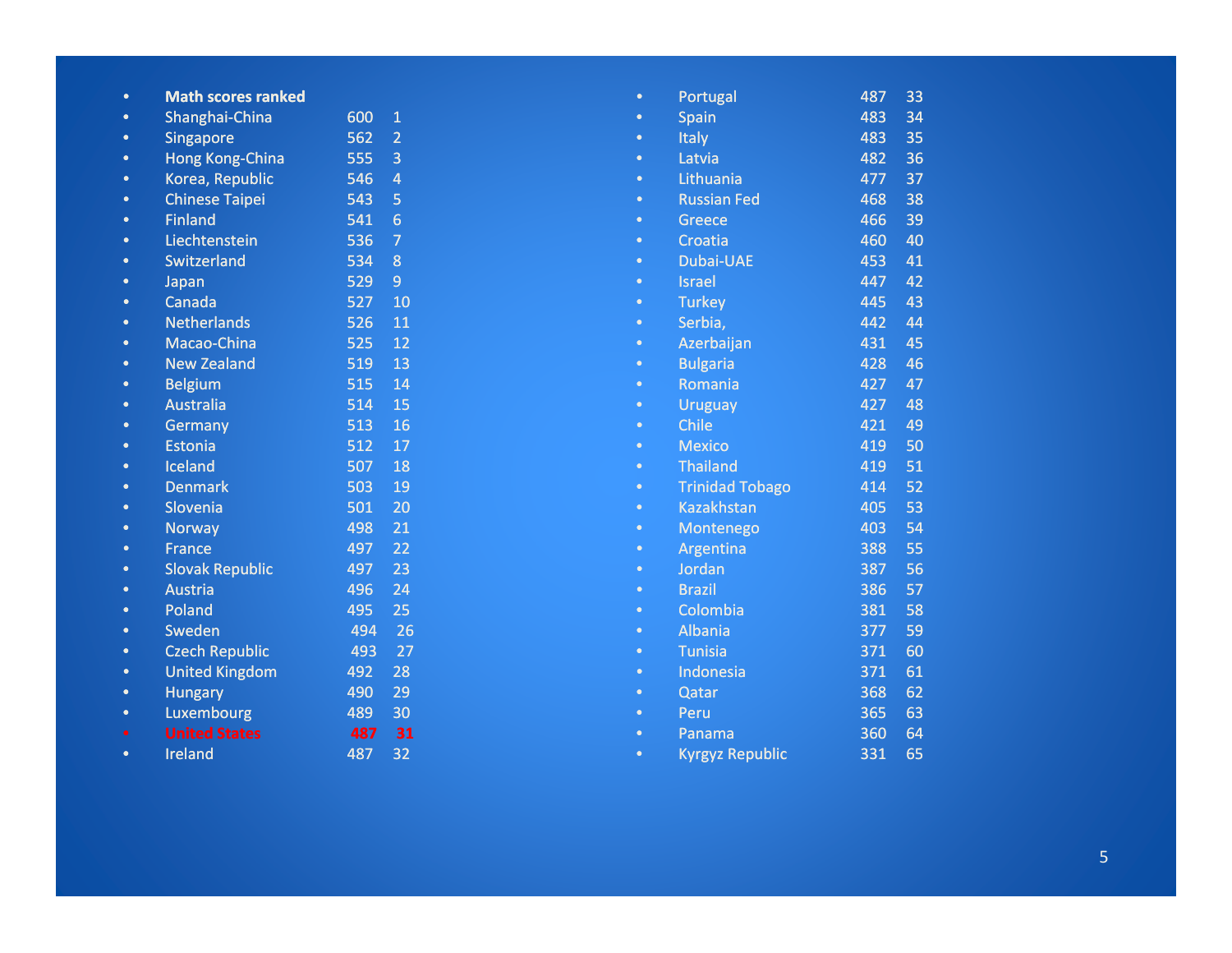#### **What Experts are Saying about PISA?**

**PISA claims to measure education's application to real‐life problems and life‐long learning (workforce knowledge).**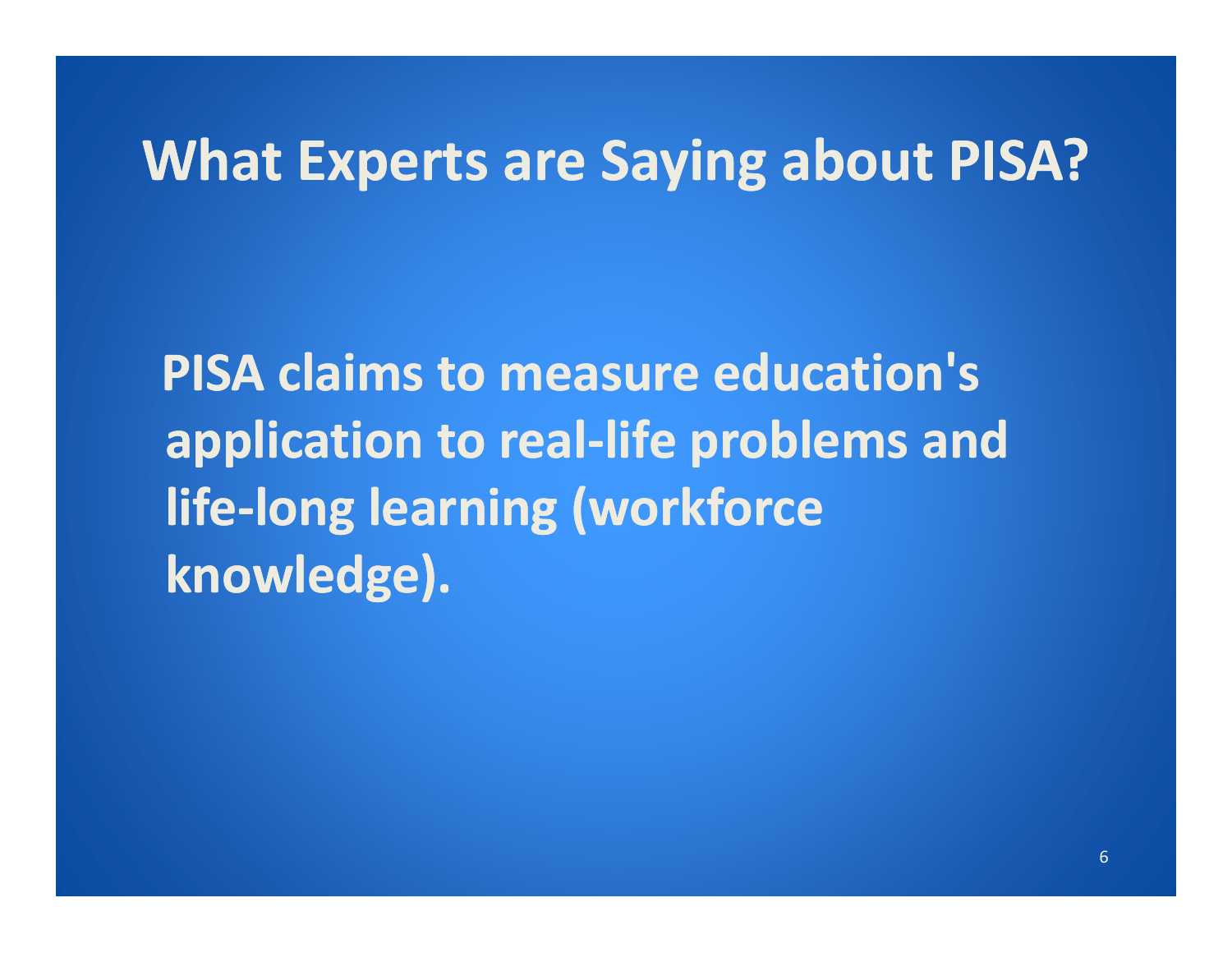# **What** are **successful nations doing ?**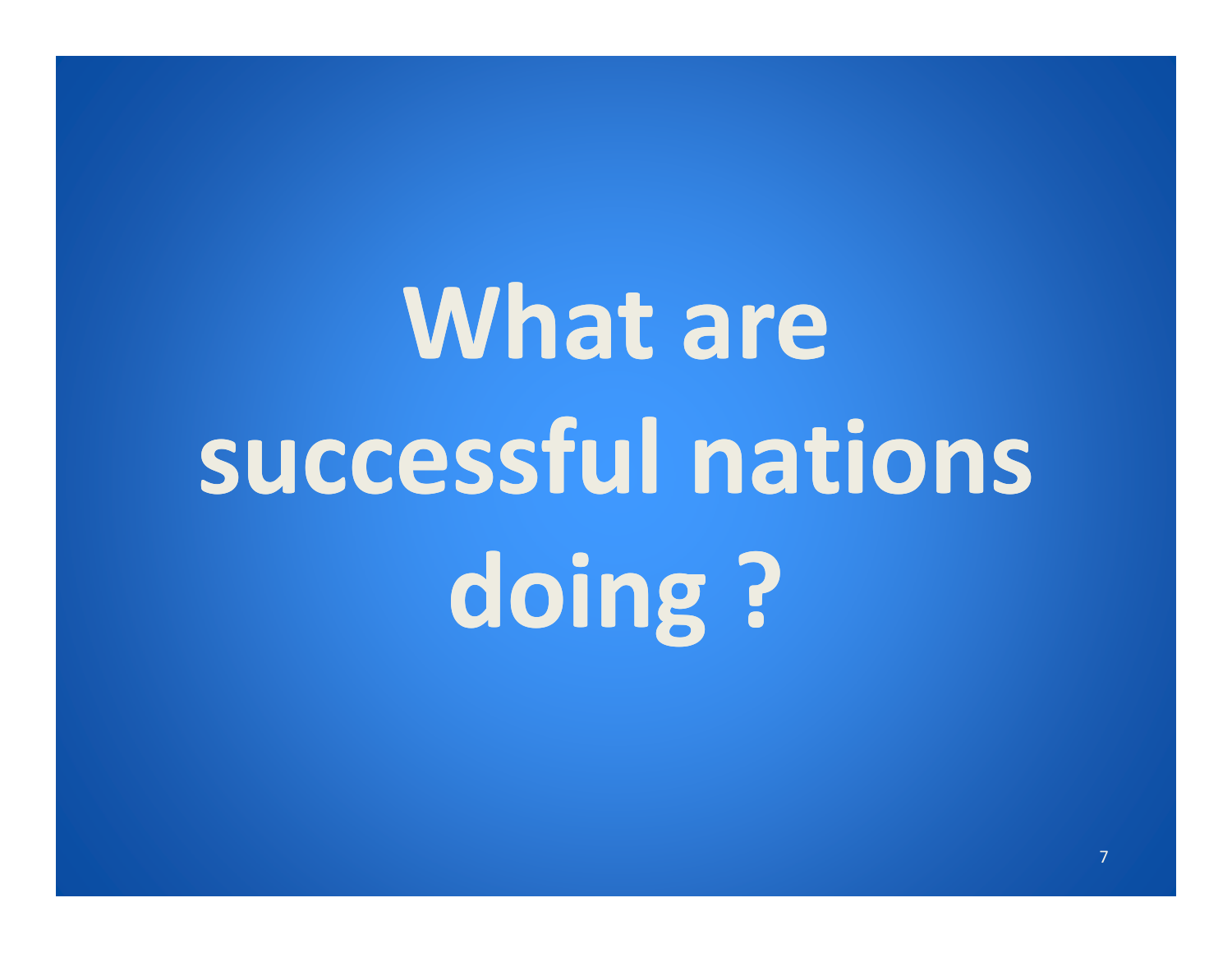#### **Finland's Great Results**

- **high discipline of students,**
- **high teacher status (attracting good students to the teaching profession) profession),**
- **high quality of teachers due to professional teacher education,**
- **conservative direct instruction("teaching ex cathedra", "pedagogical conservatism ) " ,**

**Hannu Simola The stably good results of Finland have attracted <sup>a</sup> lot of attention**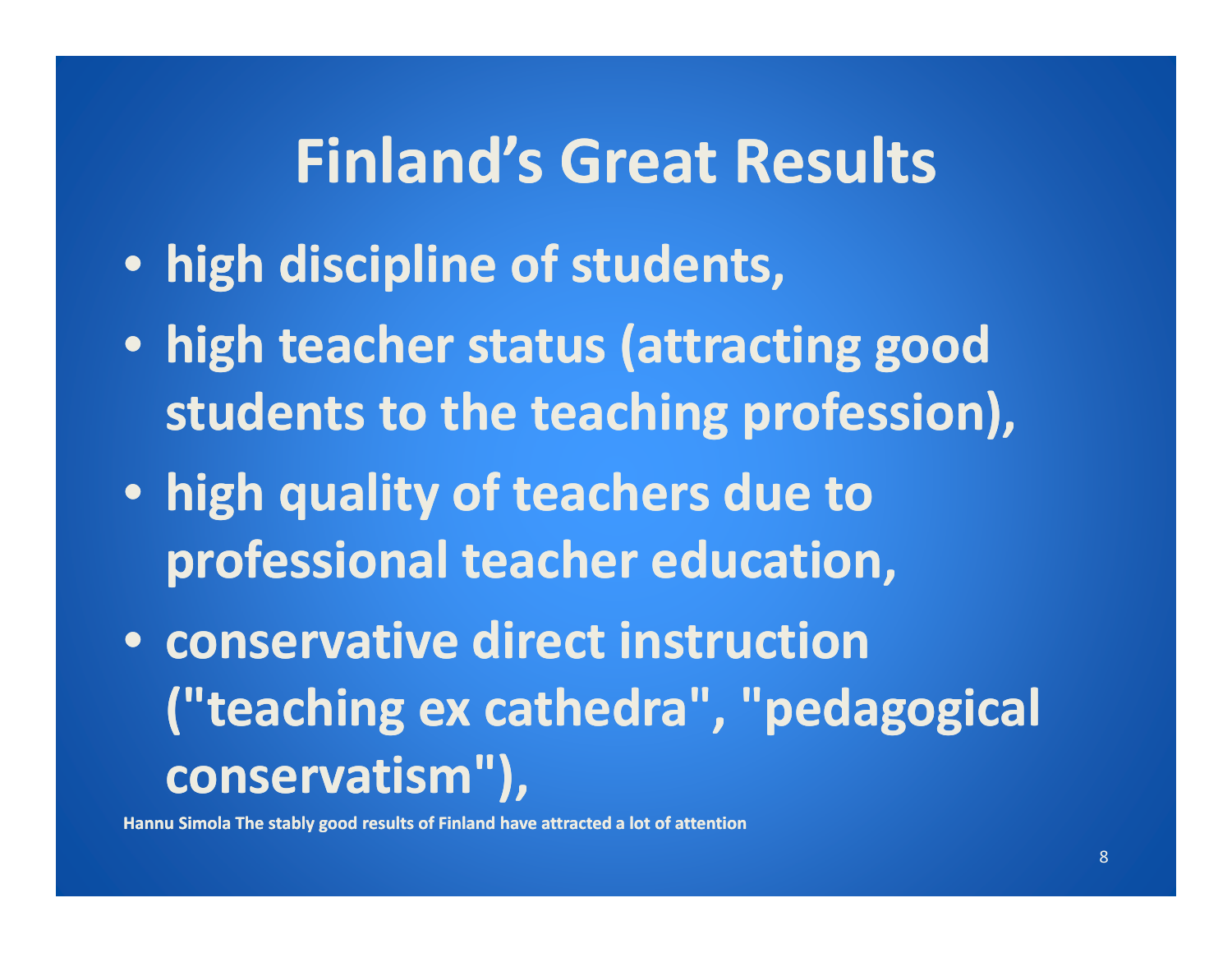# **Finland's Great Results (cont)**

- **low rates of immigrants,**
- **fast diagnosis of learning problems and treatment of them including special schools,**
- **a culture of a small b d or er country (as Singapore and Taiwan), knowing that the people could survive only with effort.**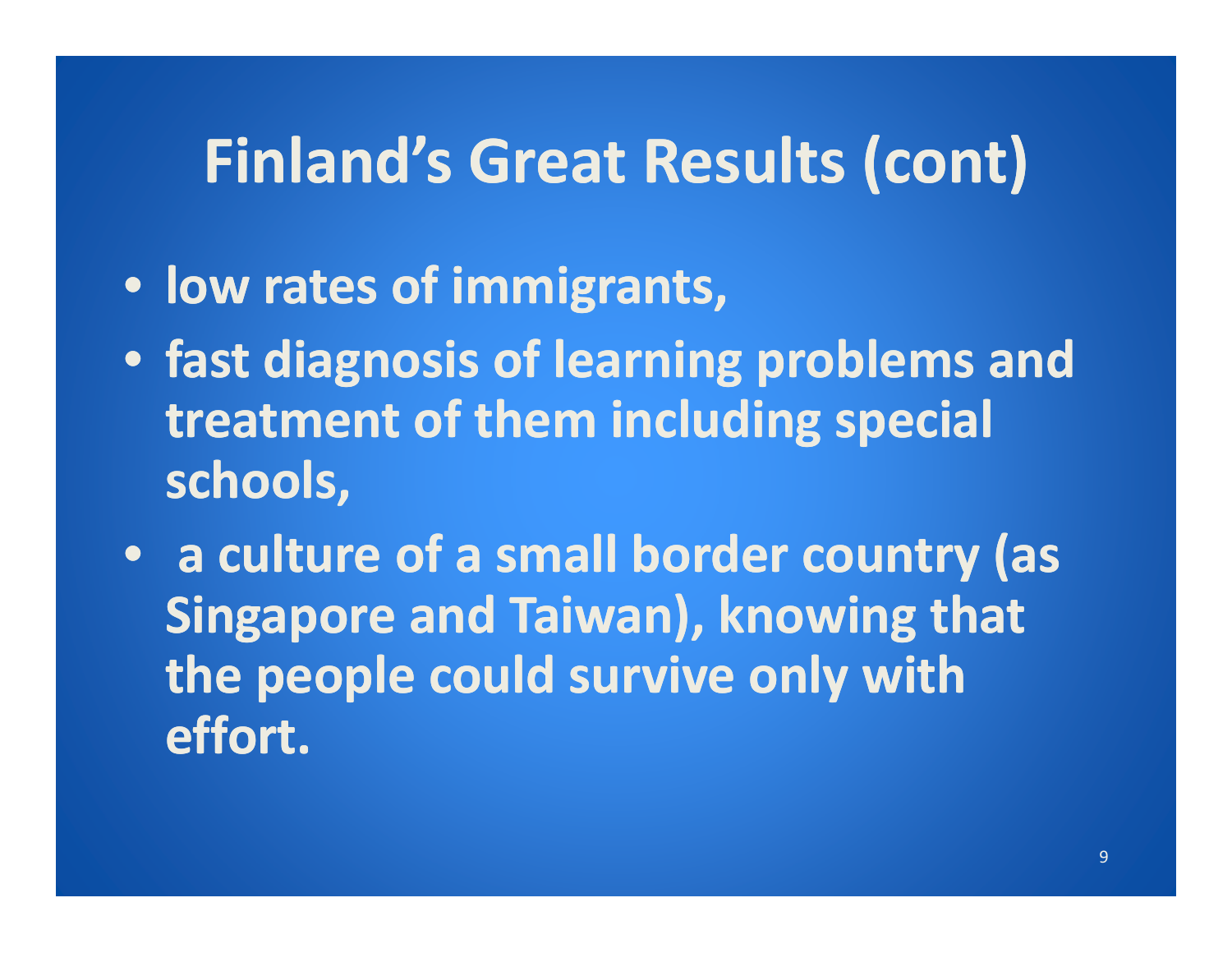# **United States' Problems cited in the Literature**

- **Too much emphasis on socialization and not enough on education – weak curriculum,**
- **Low respect respectfor the teaching profession,**
- **Low pay for the teaching profession,**
- **Unqualified teachers,**
- **Lack of discipline,**
- **Lack of parental involvement**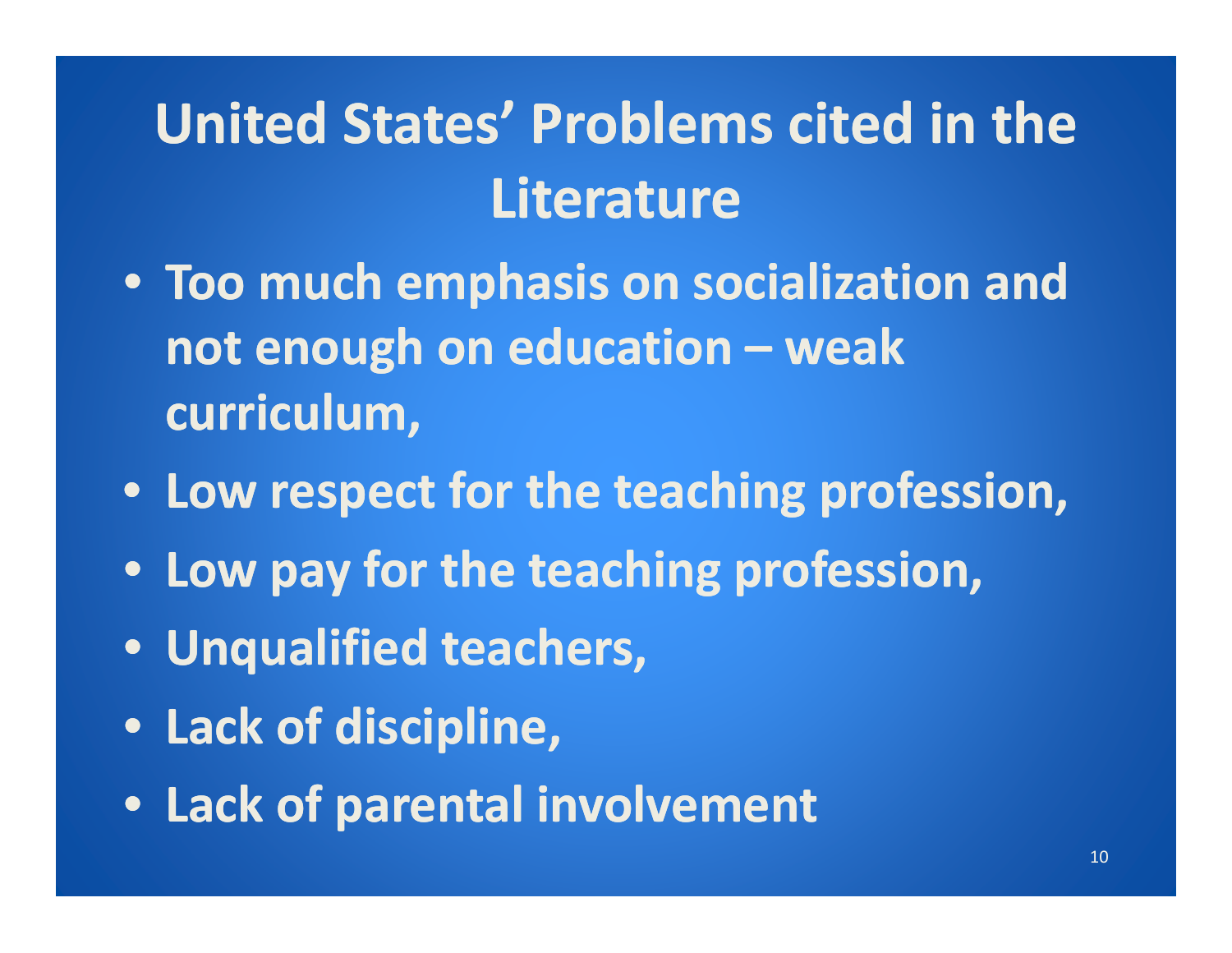# **Shanghai**

**The results also appeared to reflect the culture of education there, including greater emphasis on teacher training and more time spent on studying rather than** *Reference <b>Propisher activities* like sports.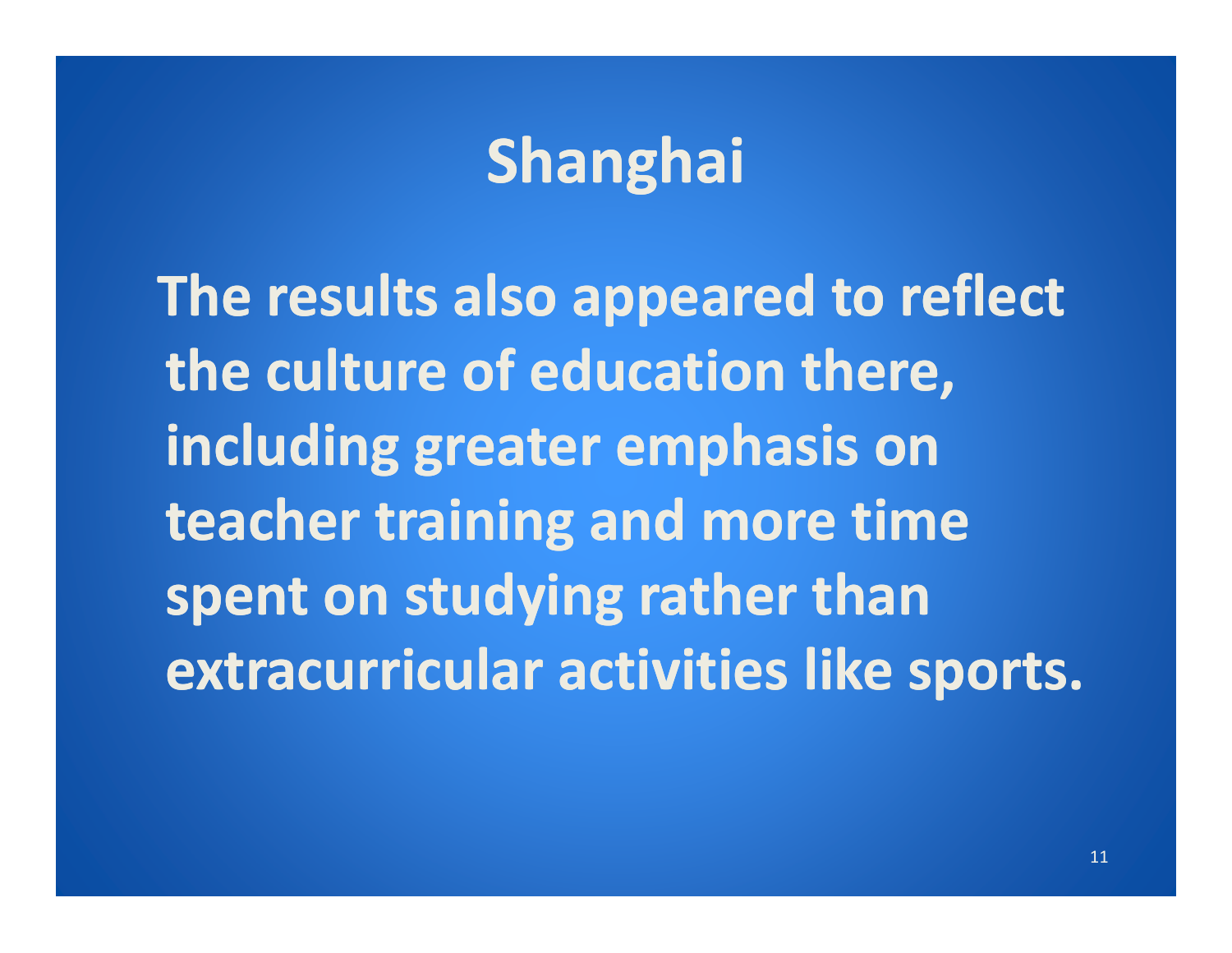# **PISA: U.S. is mediocre in reading, math, science** 12/7/2010 By Joanne

- **"While many Americans believe that other countries get better results because those countries educate only <sup>a</sup> few, while the United States educates everyone, that turns out not to be true," NCEE concludes. Compared to the U.S., most top‐performing countries do <sup>a</sup> better job of educating students from low‐income families.**
- •http://www.joannejacobs.com/2010/12/pisa-u-s-is-mediocre-in-reading-math**science/**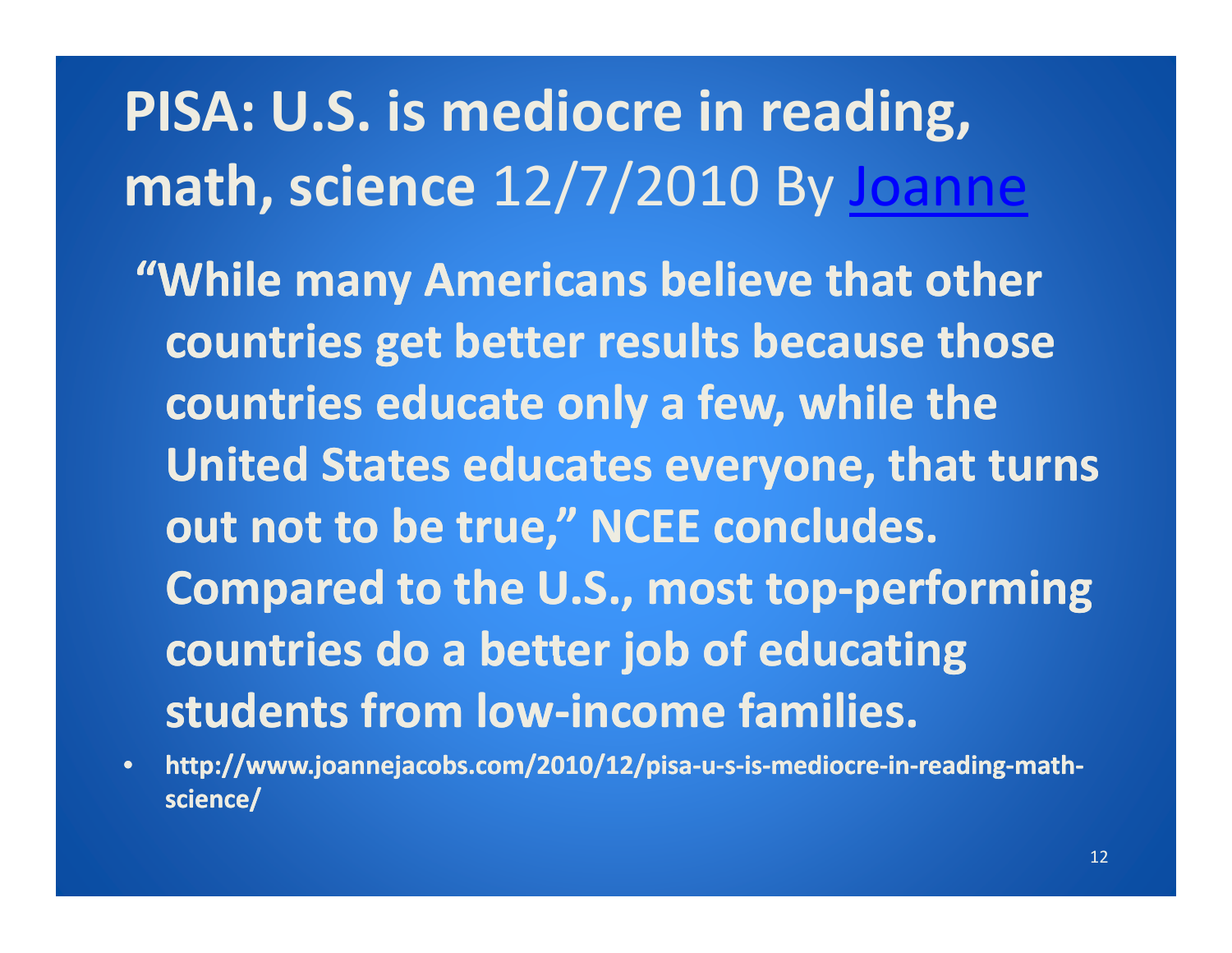**Math instructors and math students must renew their way of thinking, teaching and learning**

**It is essential that we either restructure matheducation or import immigrants who can assist us to compete in <sup>a</sup> global economy.**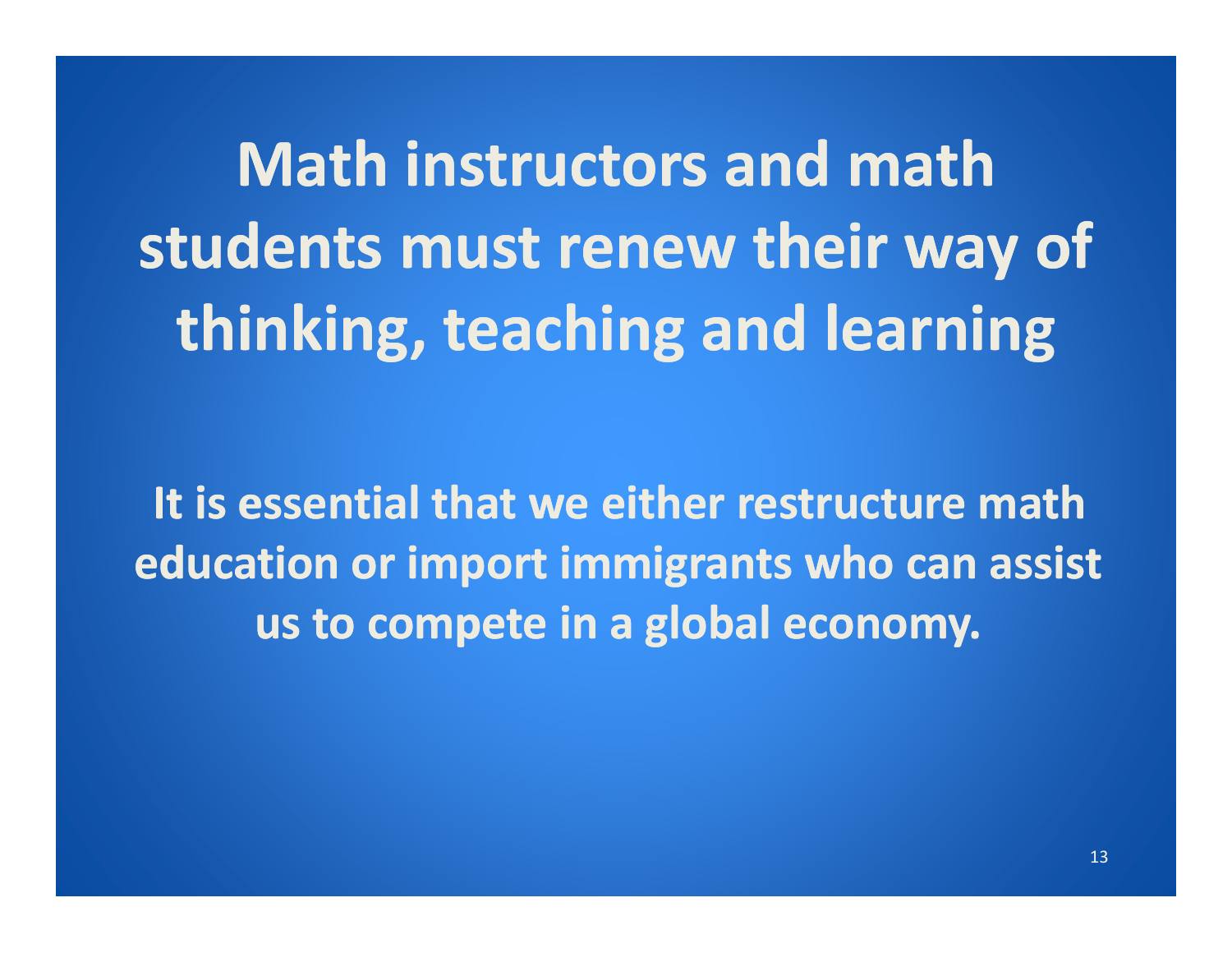# **What are we [teachers] to do?? What are the students to do??**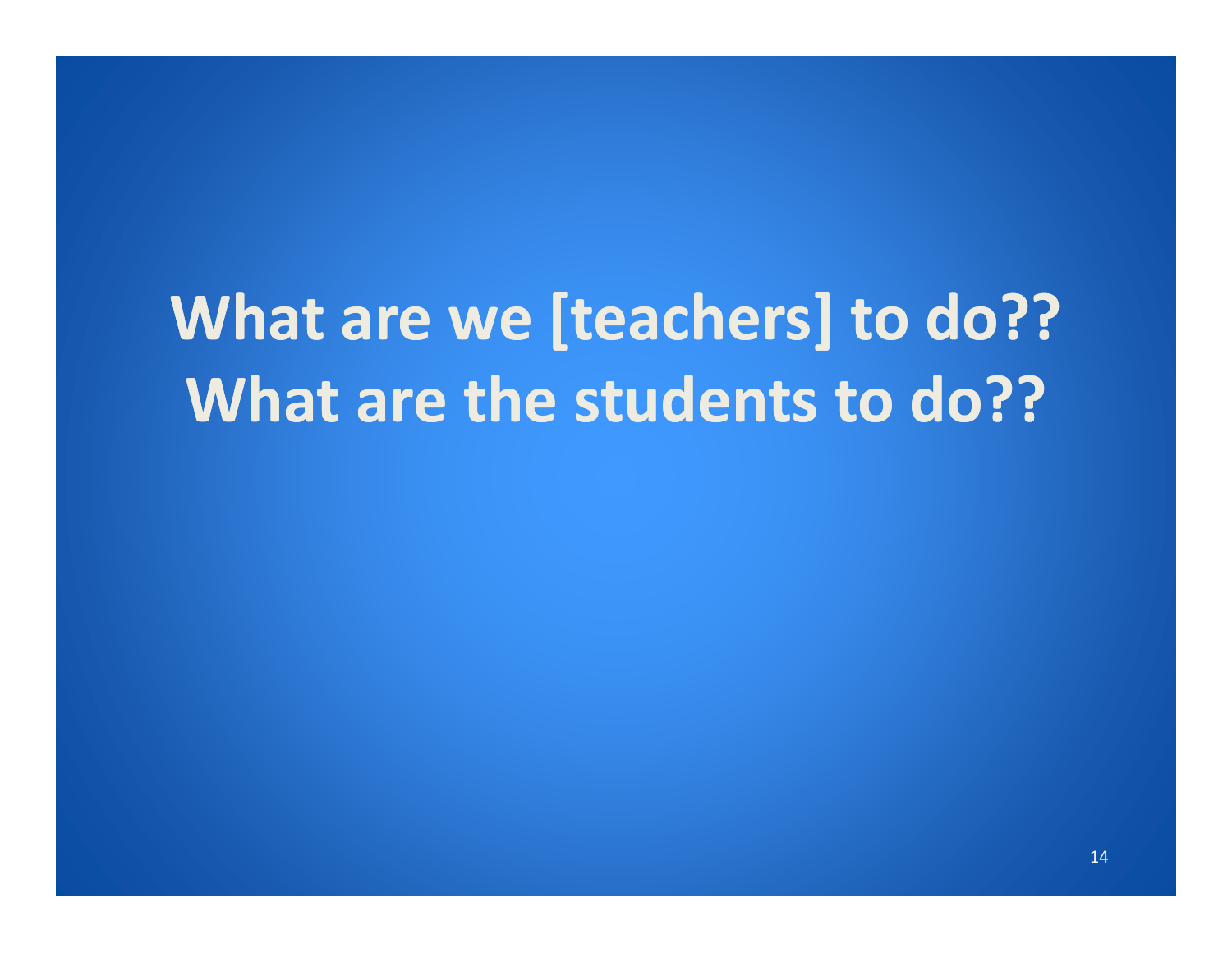**Exactly, what do successful teachers do? [See handout]**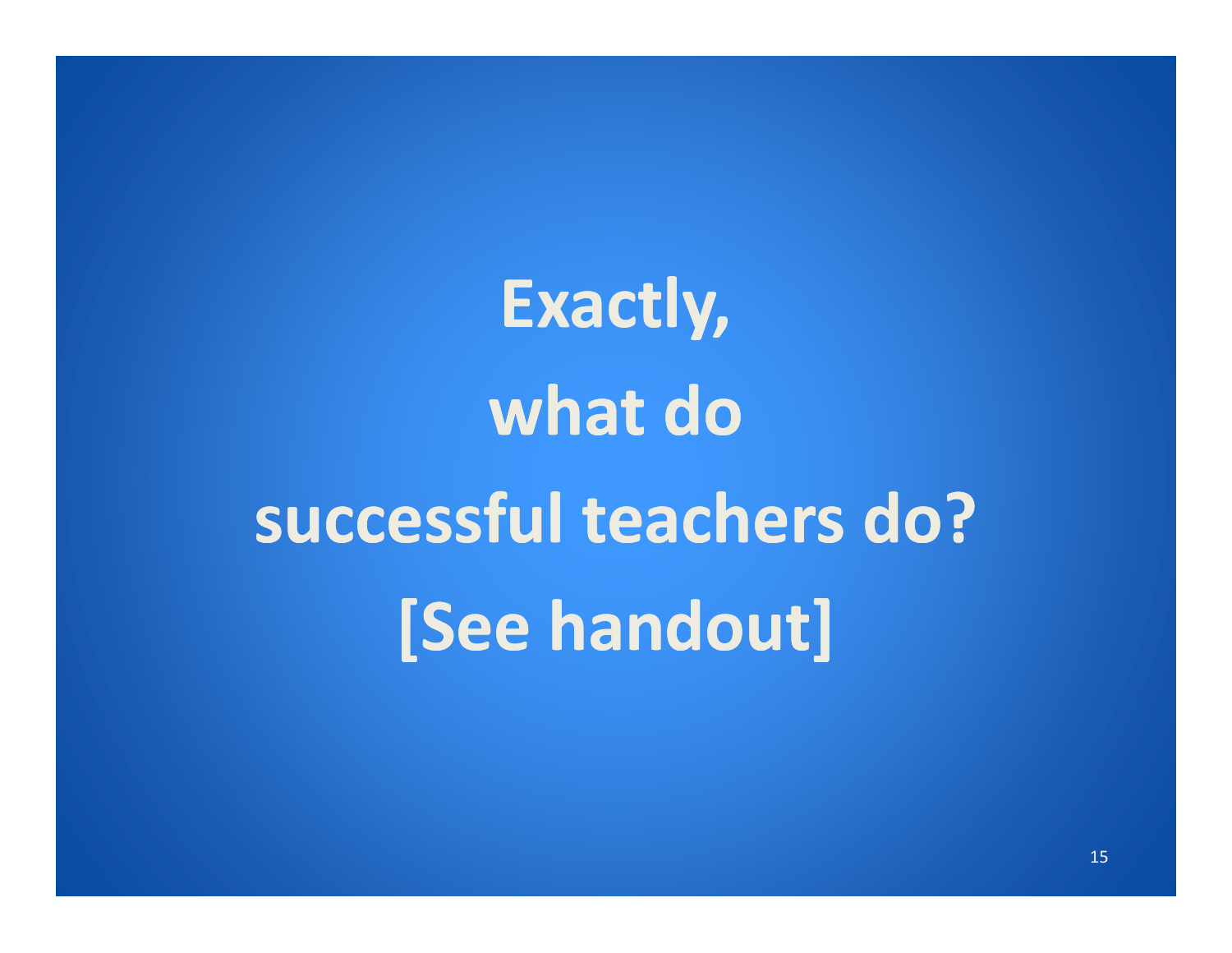#### **Know Your Audience**

- **Meaningful**
- **Motivational**
- **Organization of content**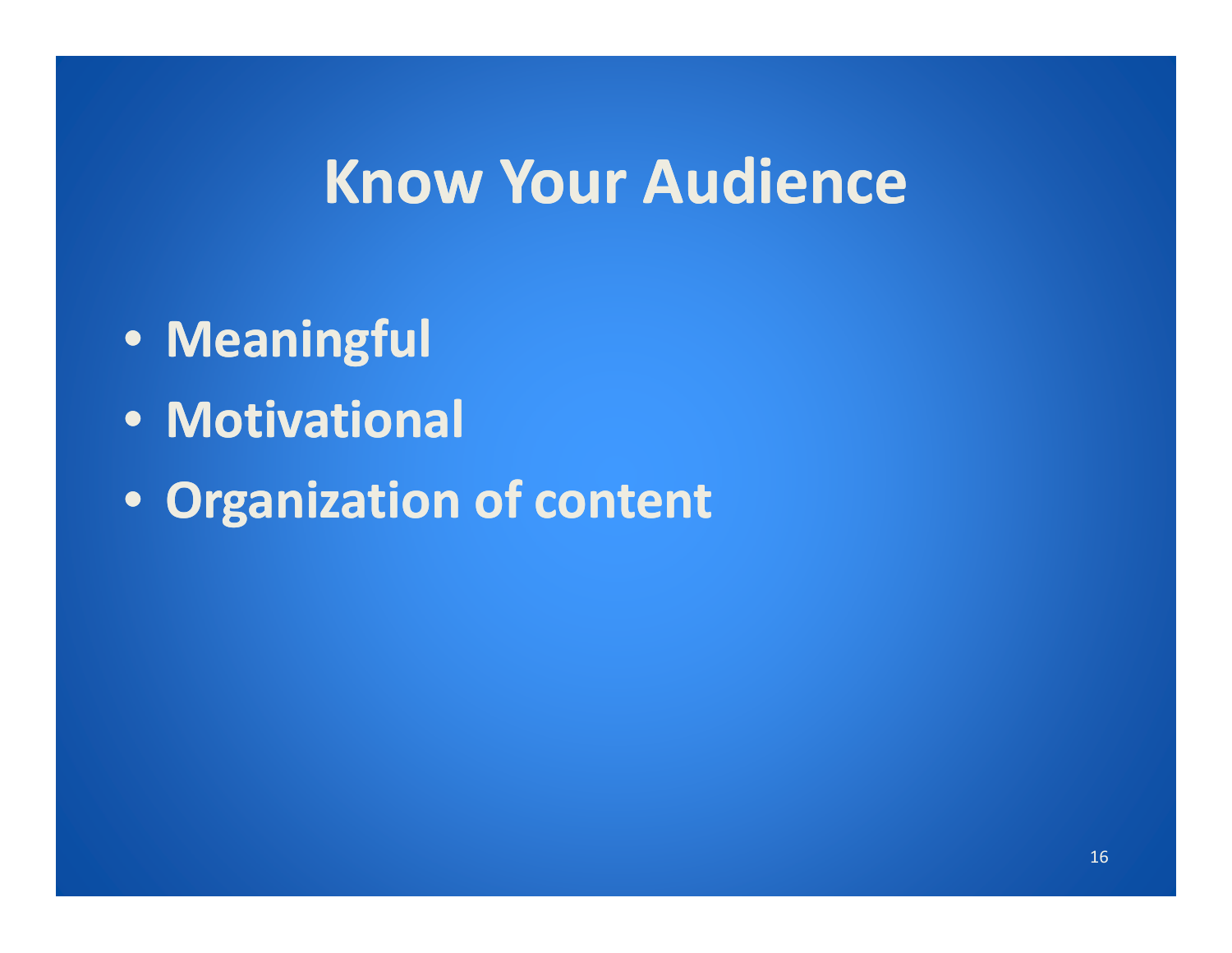**Using Gardner's Multiple Intelligences Logical** *<u><b>Linguistic*</u> **Musical Bodily kinesthetic Spatial**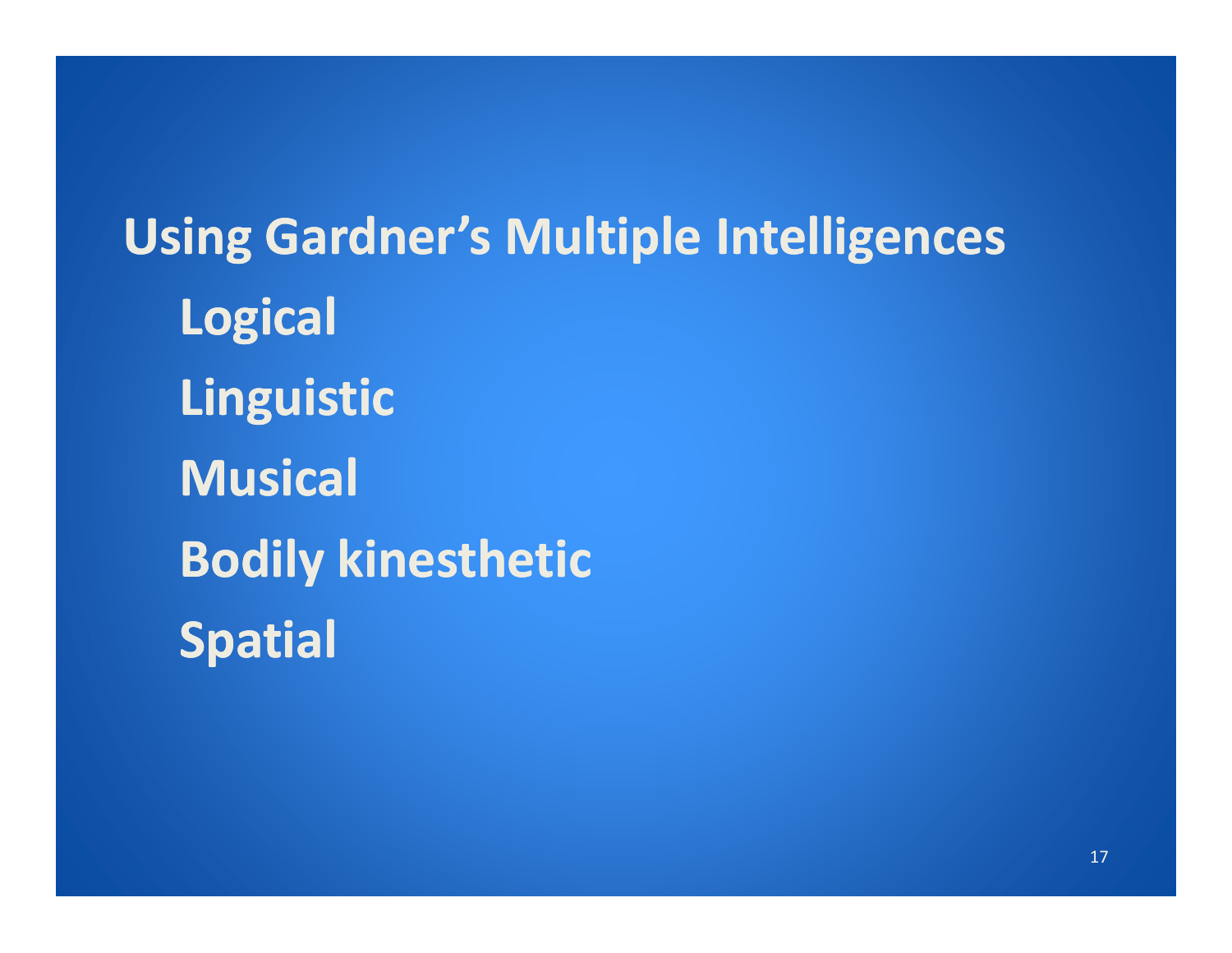- **If I told you that you could learn the quantum theory in 20 minutes would you believe me? How about 10 mi t? nutes?**
- **If I told you that you could learn 3 groups on t h e per i di o c tabl e i n a few minutes and never ever forget them, would you believe me?**
- **There are as many learning styles as there are students – so what do you have in your bag of tricks to teach ALL your students?**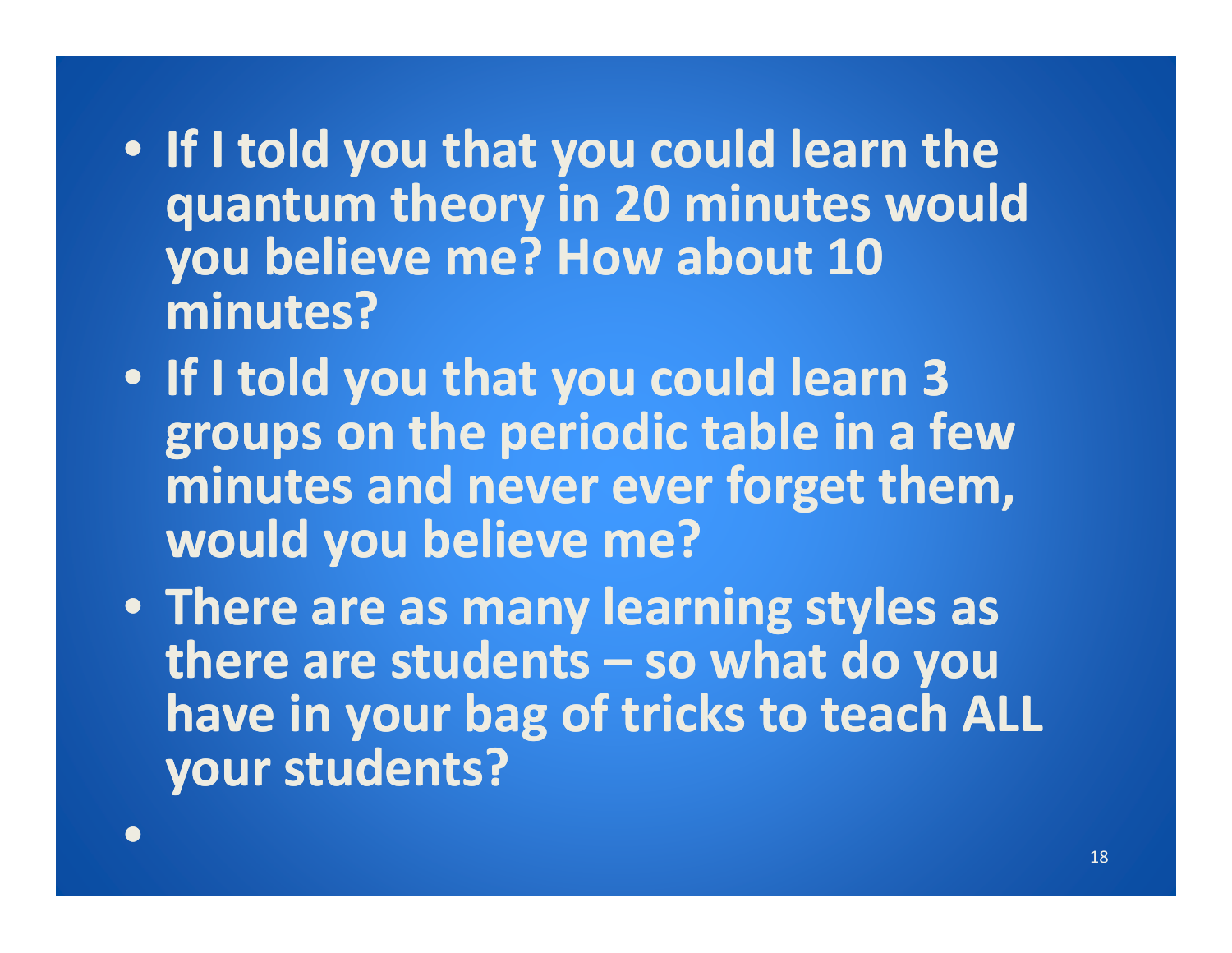#### **Have Hi hg E <sup>t</sup> ti xpectations**

**BUT, give the students the plan for success**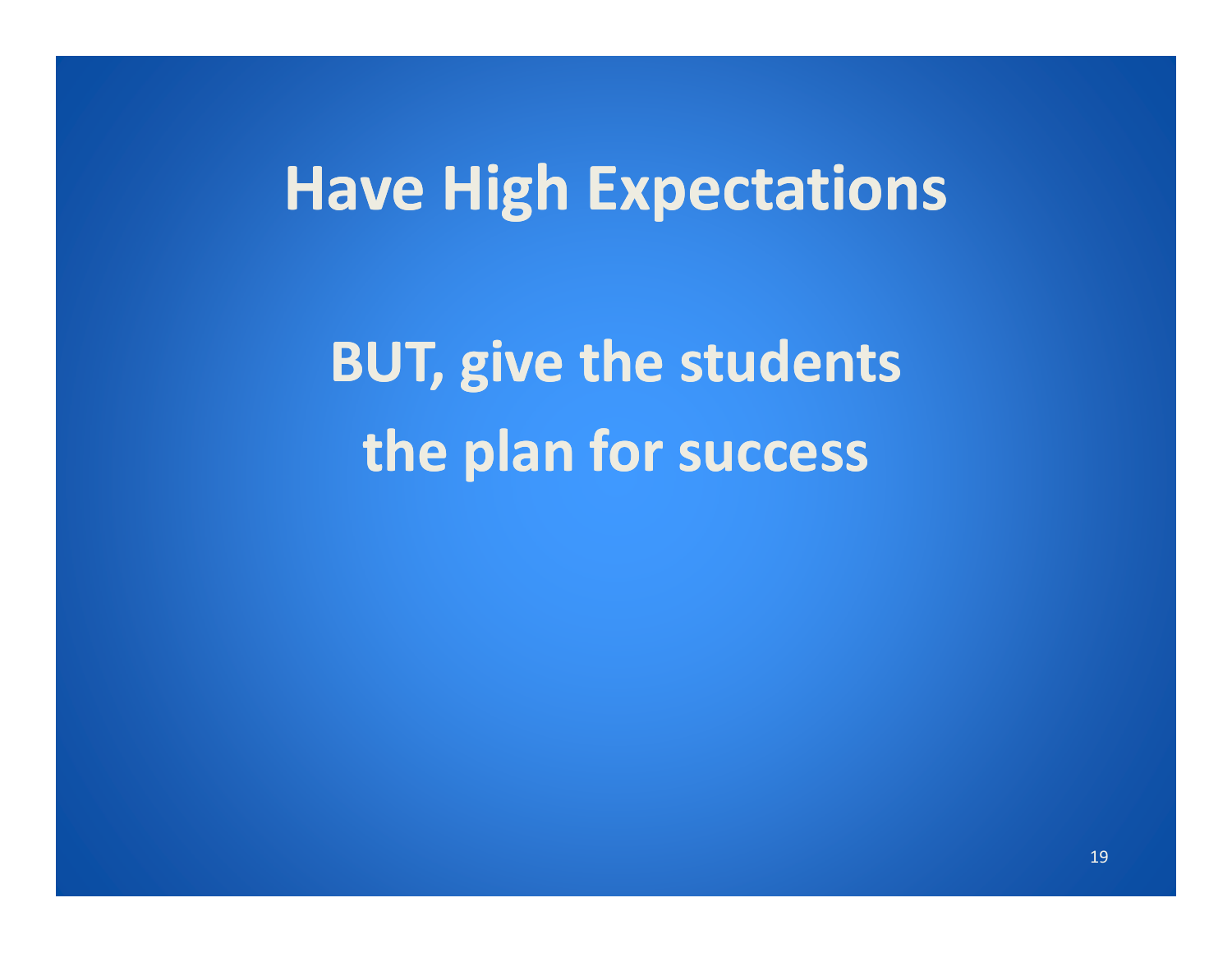#### **What are the students to do??**

- **Positive Affirmations**
- **Mental Imag y er**
- **Goal‐Setting**
- **Self‐Assessment**
- •**Groups**

**Additional information on the 1st 1 4 bullets can be found in** *The Formula: Transform Your Dreams into Reality. Go to* **www.t <sup>t</sup> bli hi /b k <sup>t</sup> tatepublishing.com/bookstore i <sup>t</sup> npu either the title or Barcomb.**